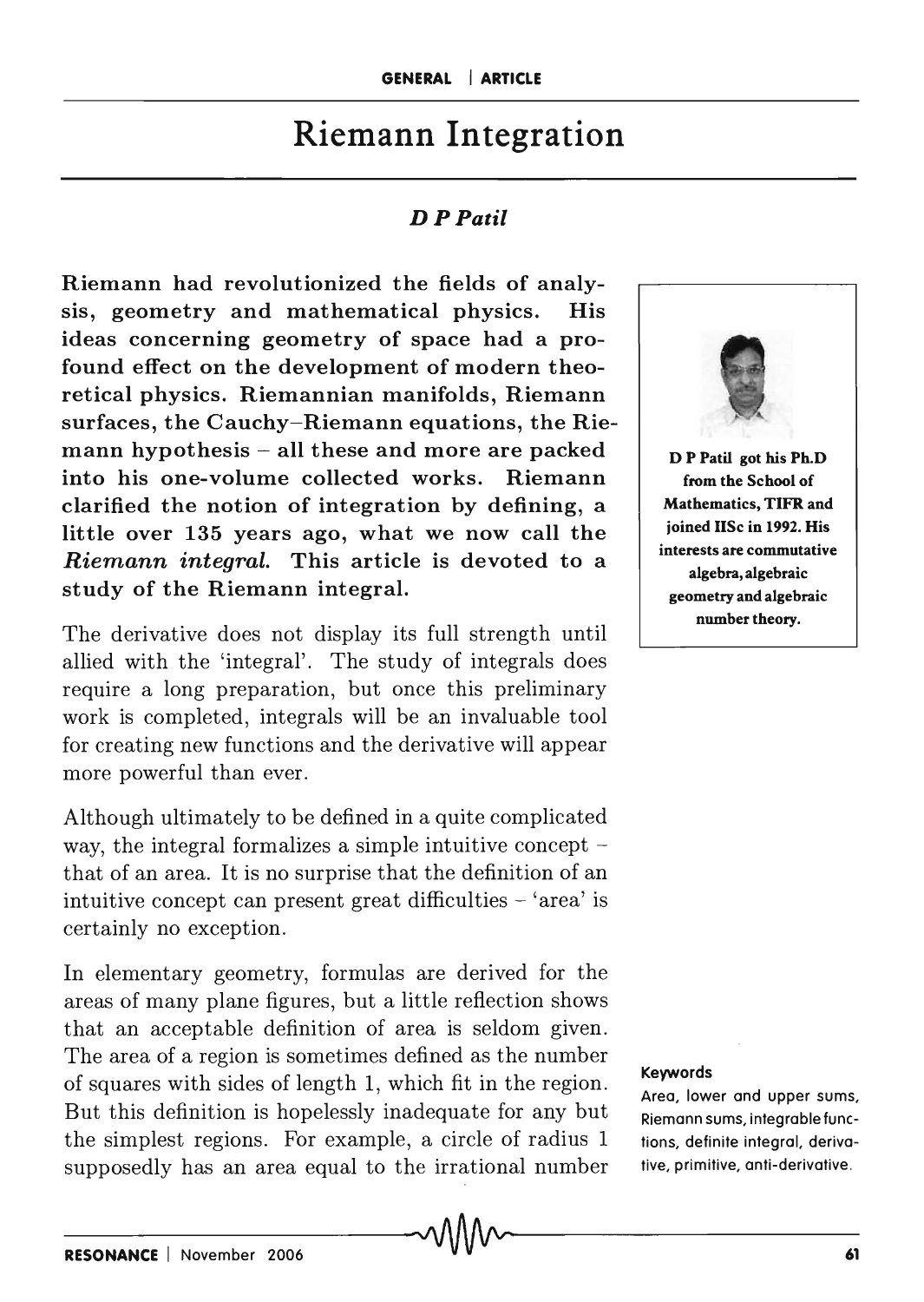



 $\pi$ , but it is not at all clear what ' $\pi$  squares' means. Even if we consider a circle of radius  $1/\sqrt{\pi}$ , which supposedly has area 1, it is hard to say in what way a unit square fits in this circle, since it does not seem possible to divide the unit square into pieces which can be rearranged to form a circle.

In this article we will try to define the area of only some very special regions *(Figure* 1) - those which are bounded by the horizontal axis, the vertical lines through  $(a, 0)$  and  $(b, 0)$  and the graph  $\Gamma(f) := \Gamma_f := \{(x, f(x))\}$  $x \in [a, b]$  of a function  $f : [a, b] \to \mathbb{R}$ ,  $a \leq b$ , such that  $f(x) \geq 0$  for all  $x \in [a, b]$ . It is convenient to indicate this region by  $G(f; a, b)$ . Therefore  $G(f; a, b) := \{(x, y)\}$  $\in \mathbb{R}^2$ |  $a \leq x \leq b, 0 \leq y \leq f(x)$ .

Notice that these regions include rectangles and triangles as well as many other important geometric figures.

The number  $\mathcal{F}(f; a, b)$  which we will eventually assign as the area of  $G(f; a, b)$  will be called the *integral* of f on  $[a, b]$ . Actually, the integral will be defined even for functions *f* which do not satisfy the condition  $f(x) \geq 0$ for all  $x \in [a, b]$ .

For an arbitrary function  $f: [a, b] \to \mathbb{R}$ , we put

$$
f_+(x) := \text{Max}(f(x), 0), \quad f_-(x) := \text{Max}(-f(x), 0).
$$

Then  $f_+ \geq 0$ ,  $f_- \geq 0$ , and  $f = f_+ - f_-$ ;  $f_+$  is called the *positive part* and *1* - the *negative part* of *I.* Moreover, if f is continuous, then  $f_+$  and  $f_-$  are also continuous. In this case the integral will represent the difference of the area  $\mathcal{F}(f_+; a, b)$  of the region  $G(f_+; a, b)$  and the area  $\mathcal{F}(f_{-}; a, b)$  of the region  $G(f_{-}; a, b)$  (the 'algebraic area' of the region  $G(f; a, b)$ ; see *Figure 2*).

The idea behind the prospective definition is indicated in *Figure* 3. The interval *[a, b]* has been divided into m subintervals  $[t_i, t_{i+1}], i = 0, \ldots, m-1$  by means of numbers  $a = t_0, t_1, \ldots, t_{m-1}, t_m = b$  with  $a = t_0 < t_1$ 



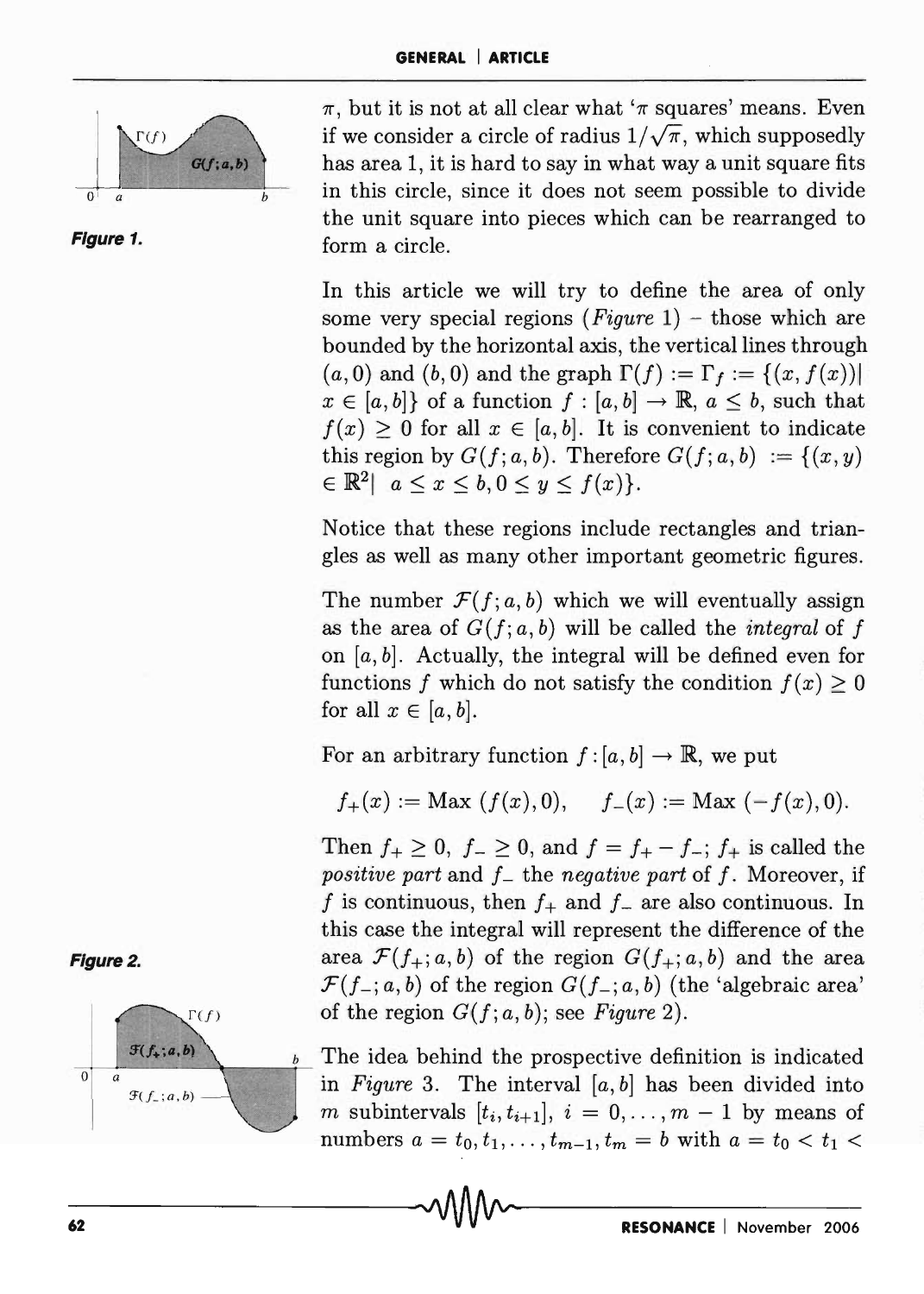**Figure 3.** 



 $\cdots < t_m = b$ . Let  $m_i$  and  $M_i$  denote the minimum and maximum values of *f* on the *i*-th interval  $[t_i, t_{i+1}]$ . Then the sum  $s := \sum_{i=0}^{m-1} m_i(t_{i+1}-t_i)$  represents the total area of rectangles lying inside the region  $G(f; a, b)$ , while the sum  $S := \sum_{i=0}^{\infty} \widetilde{M}_i(t_{i+1} - t_i)$  represents the total area of rectangles containing the region  $G(f; a, b)$ .

The guiding principle of our attempt to define the area of  $G(f; a, b)$  is the observation that  $\mathcal{F}(f; a, b)$  should satisfy

 $s \leq \mathcal{F}(f; a, b) \leq S.$ 

and that this should be true, *no matter how the interval [a, b]* is *subdivided.* It is to be hoped that these requirements will determine  $\mathcal{F}(f; a, b)$ . The following definitions formalize and eliminate some of the implicit assumptions in the above discussion.

**1. The Lower and Upper Sums** A *partition* of the interval [a, b] is a finite collection of points in [a, b], one of which is  $a$  and one of which is  $b$ . The points in a partition can be numbered  $t_0, t_1, \ldots, t_{m-1}, t_m$  so that

$$
a = t_0 < t_1 < \cdots t_{m-1} < t_m = b;
$$

we shall always assume that such a numbering has been assigned.

Suppose that a function  $f : [a, b] \to \mathbb{R}$  is bounded and  $P = \{t_0, t_1, \ldots, t_{m-1}, t_m\}$  is a partition of [a, b]. Then, for each  $i = 0, \ldots, m-1$ , the infimum and the supremum

$$
m_i
$$
: = inf{ $f(x)$ | $t_i \le x \le t_{i+1}$ } and  
 $M_i$ : = sup{ $f(x)$ | $t_i \le x \le t_{i+1}$ }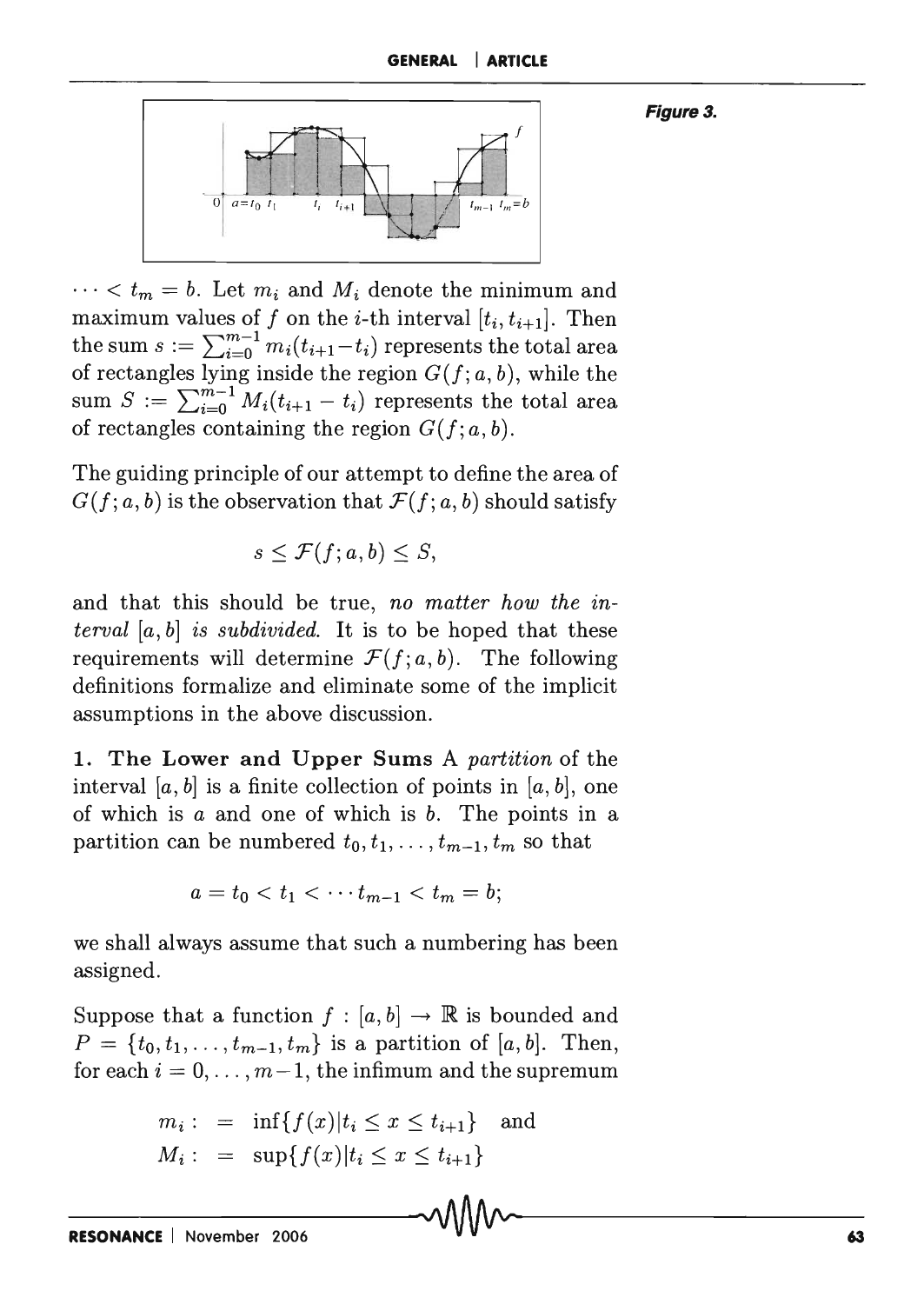A *Riemann sum* of the function  $f : [a, b] \rightarrow \mathbb{R}$ for the partition  $P =$  $\{t_0, t_1, \ldots, t_{m-1}, t_m\}$  of  $[a, b]$  is a sum of the form

$$
\sum_{i=0}^{m-1} f(\tau_i)(t_{i+1}-t_i),
$$

where  $\tau_i \in [t_i, t_{i+1}]$ . The minimum (respectively, maximum) value of the Riemann sum for f corresponding to the given partition  $P$  of  $[a, b]$  is precisely the lower (respectively, upper) sum of f with respect to *P.* 

of *f* on  $[t_i, t_{i+1}]$  exist. The *lower sum* and the *upper sum* of *f* with respect to *P*, are denoted by  $L(f, P)$  and  $U(f, P)$  respectively, and are defined by

$$
L(f, P) : = \sum_{i=0}^{m-1} m_i (t_{i+1} - t_i) \text{ and}
$$
  

$$
U(f, P) : = \sum_{i=0}^{m-1} M_i (t_{i+1} - t_i).
$$

The lower and upper sums are supposed to represent the total areas of rectangles lying below and above the graph of f. Notice that despite the geometric motivation, these sums have been defined precisely, without any appeal to a concept of 'area'.

Note that the requirement that f be bounded on  $[a, b]$ is essential in order that all the  $m_i$  and  $M_i$  be defined. Further, note that it was necessary to define the numbers  $m_i$  and  $M_i$  as infimums and supremums rather than as minima and maxima, since f was not assumed to be continuous.

Since  $m_i(t_{i+1}-t_i) \leq M_i(t_{i+1}-t_i)$  for each  $i = 0, \dots, m-1$ we have

$$
L(f, P) \le U(f, P).
$$

On the other hand, something less obvious *ought* to be true: *If* P, Q *are any two partitions of [a, b], then*   $L(f, P) \leq U(f, Q)$ , (because  $L(f, P)$  should be < area  $G(f; a, b)$  and  $U(f, P)$  should be  $\geq$  area  $G(f; a, b)$ . This proves nothing, since the 'area of  $G(f; a, b)$ ' has not been defined yet), but it indicates that if there is to be any hope of defining area of  $G(f; a, b)$ , a proof that  $L(f, P) \leq U(f, P)$  should come first. The proof which we give depends on a lemma concerning the behavior of lower and upper sums when more points are included in a partition. More precisely:

2. **Lemma.** *Let P and Q be two partitions of the interval*  $[a, b]$ *. If Q is a refinement of P, i.e.*  $P \subseteq Q$ *, then* \_\_\_\_\_\_\_\_ LAAnAA <sup>A</sup> ord  $Q$  be two partitions of the in-<br>a refinement of  $P$ , i.e.  $P \subseteq Q$ , then<br><br> $\begin{array}{c} \bullet \end{array}$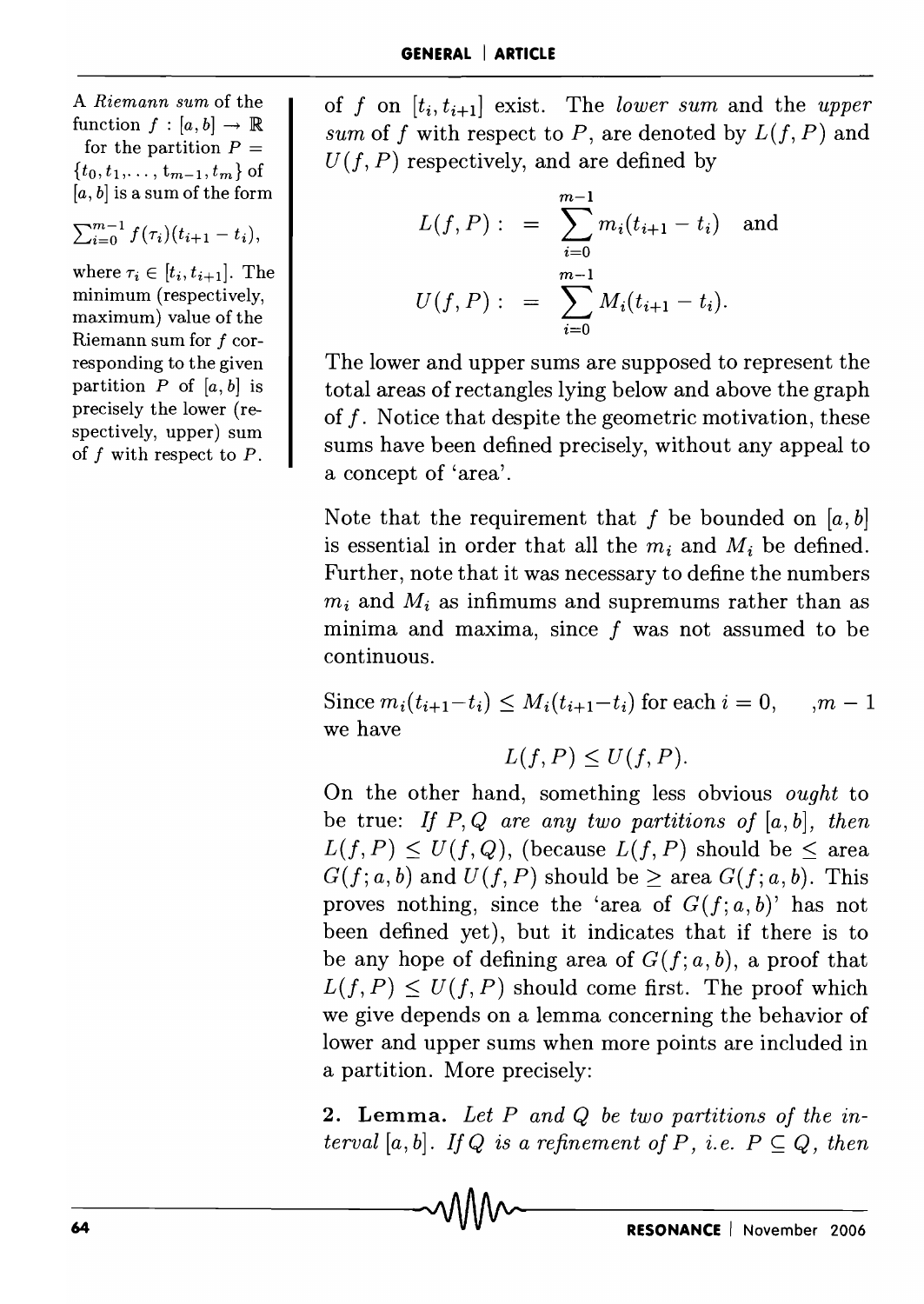$$
L(f, P) \le L(f, Q) \quad and \quad U(f, P) \ge U(f, Q).
$$

**Proof.** Consider the special case in which Q contains just one more point than *P*, i.e.  $P = \{t_0, t_1, \dots, t_{m-1}, t_m\}$ and  $Q = \{ \{t_0, t_1, t_k, s, t_{k+1}, t_{m-1}, t_m \}, \text{where } a = \}$  $t_0 < t_1 <$   $\leq t_k < s < t_{k+1} <$   $\leq t_{m-1} < t_m = b.$ Let (see *Figure* 4)  $\overline{0}$ 

$$
m' : = \inf\{f(x)|t_k \le x \le s\}
$$
 and  
\n $m'' : = \inf\{f(x)|s \le x \le t_{k+1}\}.$ 





Then  $L(f, P) = \sum_{i=0}^{m-1} m_i (t_{i+1} - t_i)$  and

$$
L(f, Q) = \sum_{i=0}^{k-1} m_i (t_{i+1} - t_i) + m'(s - t_k) + m''(t_{k+1} - s) + \sum_{i=k+1}^{m-1} m_i (t_{i+1} - t_i).
$$

Therefore to prove the inequality  $L(f, P) \leq L(f, Q)$ , it is enough to prove that

$$
m_k(t_{k+1}-t_k) \leq m'(s-t_k) + m''(t_{k+1}-s).
$$

Now, since  $\{f(x)|t_k \leq x \leq s\} \subseteq \{f(x)|t_k \leq x \leq t_{k+1}\},\$ we have

$$
m_k = \inf\{f(x)|t_k \le x \le t_{k+1}\} \le
$$
  

$$
\inf\{f(x)|t_k \le x \le s\} = m'
$$

Similarly,  $m_k \leq m''$  Therefore

$$
m_k(t_{k+1} - t_k) = m_k(s - t_k) + m_k(t_{k+1} - s) \le
$$
  

$$
m'(s - t_k) + m''(t_{k+1} - s).
$$

This proves, in this special case, that  $L(f, P) \leq L(f, Q)$ . The proof of the inequality  $U(f, P) \geq U(f, Q)$  is similar.

The general case can now be deduced easily. The partition  $Q$  can be obtained from  $P$  by adding one point at a time, i.e., there is a sequence of partitions  $P =$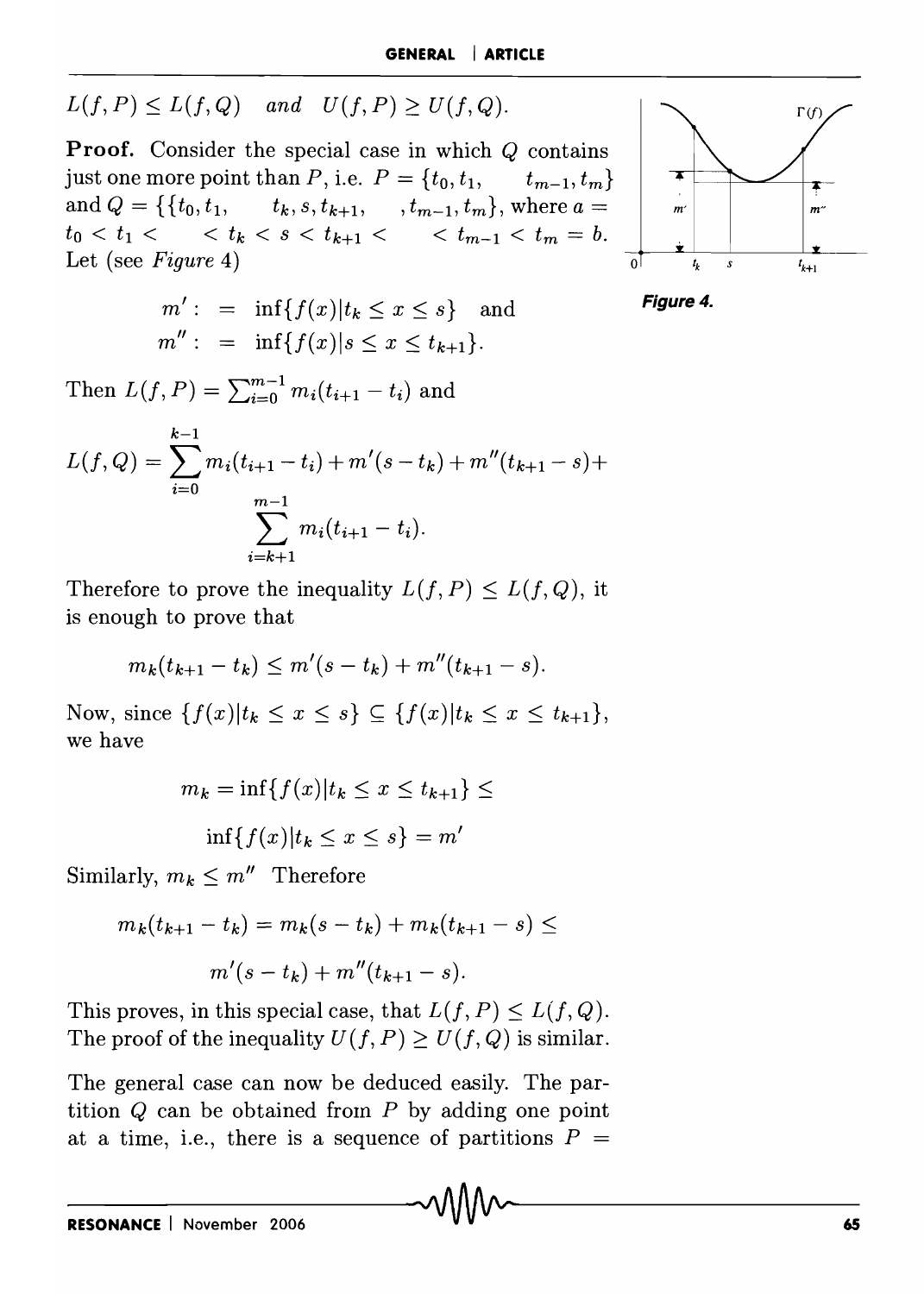$P_1, P_2, \dots, P_r = Q$  such that  $P_{j+1}$  contains just one more point than  $P_i$ . Then

$$
L(f, P) = L(f, P_1) \leq \qquad \leq L(f, P_r) = L(f, Q)
$$

and

$$
U(f, P) = U(f, P_1) \geq \qquad \geq U(f, P_r) = U(f, Q).
$$

This proves the lemma.  $\Box$ 

The theorem we wish to prove is a simple consequence of this lemma.

**3. Corollary.** Let  $P_1$  and  $P_2$  be two partitions of the *interval* [a, b] and let  $f : [a, b] \rightarrow \mathbb{R}$  be a bounded function *on* [a, b]. Then  $L(f, P_1) \leq U(f, P_2)$ .

**Proof.** There is a partition  $Q$  which contains both  $P_1$ and  $P_2$ , namely,  $Q := P_1 \cup P_2$ . Then by lemma 2, we have  $L(f, P_1) \leq L(f, Q) \leq U(f, Q) \leq U(f, P_2)$ .

It follows from the above Corollary that any upper sum  $U(f, P')$  is greater than or equal to the *least upper bound* of all lower sums:

 $\sup\{L(f, P)|P\text{ a partition of }[a, b]\}\leq U(f, P')$ 

for every partition  $P'$  of [a, b].

This in turn, means that the supremum  $\sup\{L(f, P)|P\}$ a partition of [a, *b]}* is a lower bound for the set of all upper sums of *j:* 

 $\sup\{L(f, P)|P \text{ a partition of } [a, b]\}\leq$ 

 $\inf\{U(f, P)|P \text{ a partition of } [a, b]\}.$ 

It is clear that both these numbers are in between the lower sum and upper sum of *f* for *all* partitions *P* of  $[a, b]$ . Therefore

 $L(f, P') \leq \sup\{L(f, P)|P \text{ a partition of } [a, b]\} \leq U(f, P')$  $L(f, P') \leq \sup\{L(f, P)|P \text{ a partition of } [a, b]\} \leq U(f, P')$ <br> **voluping the sum of**  $[e, b]$   $\leq U(f, P')$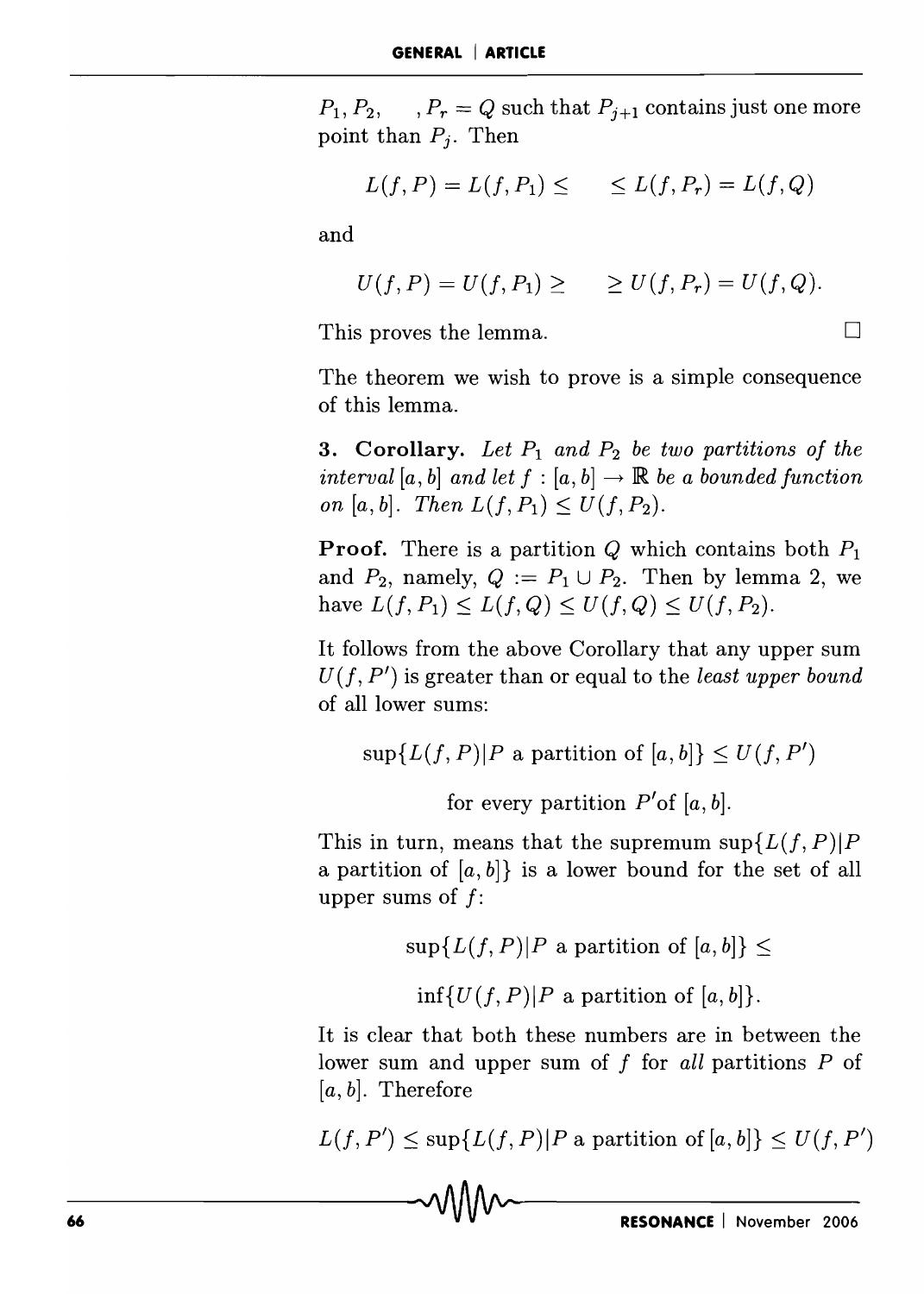and

$$
L(f, P') \le \inf \{ U(f, P) | P \text{ a partition of } [a, b] \} \le U(f, P'),
$$

for all partitions  $P'$  of  $[a, b]$ .

It may very well happen that

 $\sup\{L(f, P)|P \text{ a partition of } [a, b]\}$  =  $\inf\{U(f, P)|P \text{ a partition of } [a, b]\};$ 

in this case, that is the *only* number between the lower sum and upper sum of f for all partitions and this number is consequently an ideal candidate for the area of  $G(f; a, b)$ . On the other hand, if

$$
\sup\{L(f, P)|P \text{ a partition of } [a, b]\} <
$$

$$
\inf\{U(f, P)|P \text{ a partition of } [a, b]\},
$$

then every number *x* between  $\sup\{L(f, P)|P\}$  a partition of  $[a, b]$  and inf  $\{U(f, P)|P \text{ a partition of } [a, b]\}$  will satisfy

$$
L(f, P') \le x \le U(f, P')
$$

for all partitions  $P'$  of  $[a, b]$ .

It is not at all clear just when such an embarrassment of riches will occur. The following two examples show that both phenomena are possible.

**4. Example.** Let  $f : [a, b] \to \mathbb{R}$  be a constant function, i.e.,  $f(x) = c$  for all  $x \in [a, b]$ . (See *Figure 5.*) If  $P =$  ${t_0, t_1, \t t_{m-1}, t_m}$  is any partition of [a, b], then  $m_i =$  $M_i = c$  for all  $i = 0, 1, \dots, m - 1$  and so

$$
L(f, P) = \sum_{i=0}^{m-1} c(t_{i+1} - t_i) = c(b - a)
$$

Figure 5.



and

$$
U(f, P) = \sum_{i=0}^{m-1} c(t_{i+1} - t_i) = c(b - a).
$$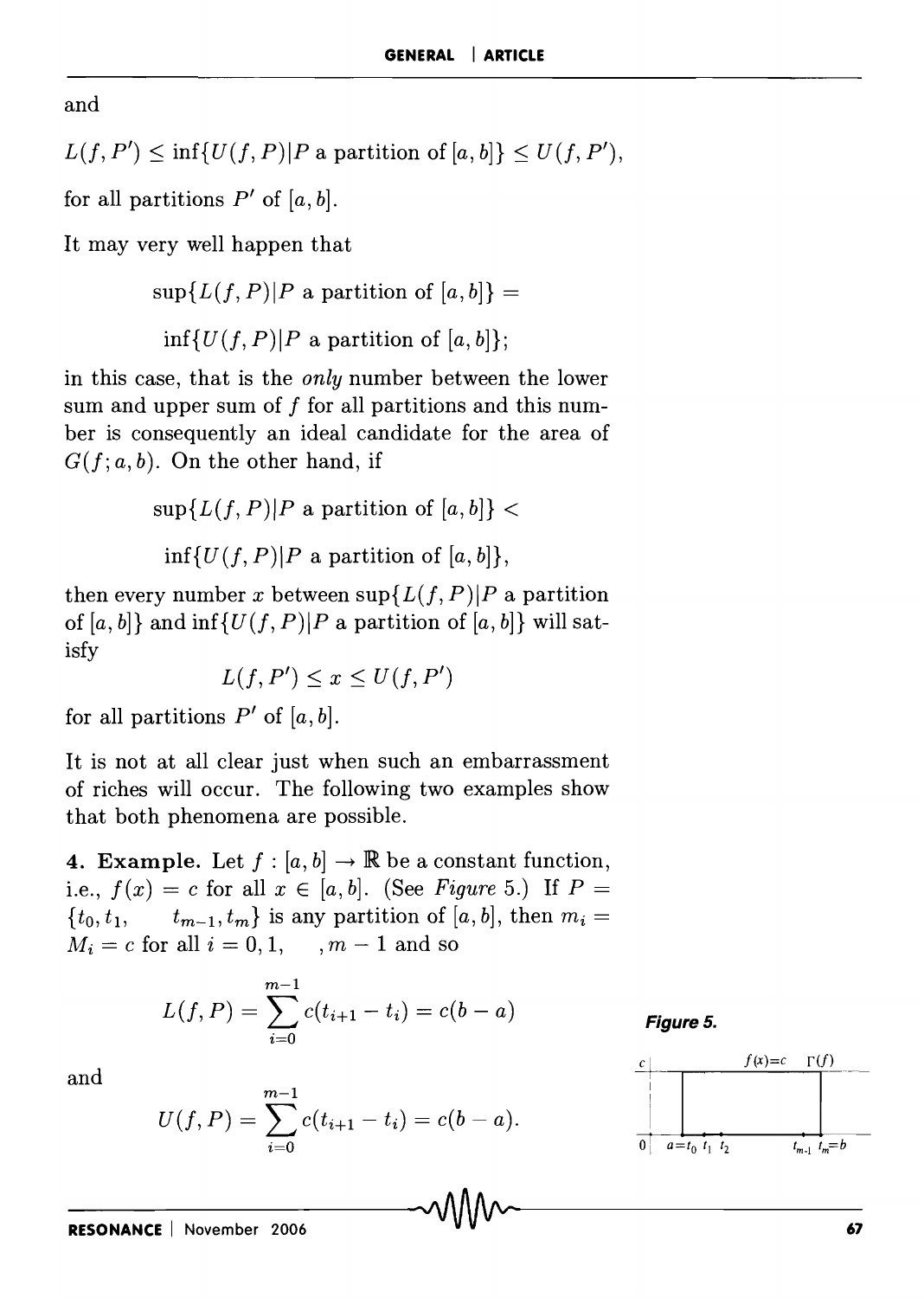

**Figure 6.** 

 $\sup\{L(f, P)|P\text{ a partition of }[a, b]\}$  =

 $\inf\{U(f, P)|P \text{ a partition of } [a, b]\} = c(b - a).$ 

**5. Example.** Let  $f : [a, b] \to \mathbb{R}$  be the function defined by (see *Figure 6)* 

$$
f(x) = \begin{cases} 0, & \text{if } x \text{ is irrational,} \\ 1 & \text{if } x \text{ is rational.} \end{cases}
$$

If  $P = \{t_0, t_1, \dots, t_{m-1}, t_m\}$  is any partition of [a, b], then  $m_i = 0$ , since there is a irrational number in  $[t_i, t_{i+1}]$  and  $M_i = 1$  since there is an rational number in  $[t_i, t_{i+1}]$ .

Therefore  $L(f, P) = \sum_{i=0}^{m-1} 0(t_{i+1}-t_i) = 0$  and  $U(f, P) =$  $\text{Therefore } L(f, P) = \sum_{i=0}^{m-1} 0(t_{i+1} - t_i) = 0 \text{ and } U(f, P) = \sum_{i=0}^{m-1} 1(t_{i+1} - t_i) = (b - a); \text{ hence } 0 = \sup\{L(f, P)|P\text{ a}\}$ partition of  $[a, b] \neq \inf \{U(f, P)|P \text{ a partition of } [a, b]\}$  $=(b-a).$ 

The principle upon which the definition of area was to be based provides insufficient information to determine a specific area for  $G(f; a, b)$  – any number between 0 and  $b - a$  seems equally good. On the other hand, region  $G(f; a, b)$  is so weird that we might with justice refuse to assign it any area at all. In fact, we can maintain more generally that whenever  $\sup\{L(f, P)|P\}$  a partition of  $[a, b] \neq \inf\{U(f, P)|P \text{ a partition of } [a, b]\},$  the region  $G(f; a, b)$  is too unreasonable to deserve having an area. As our appeal to the word 'unreasonable' suggests, we are about to cloak our ignorance in terminology.

**6.** Definition. A function  $f : [a, b] \rightarrow \mathbb{R}$  which is bounded is said to be *Riemann-integrable* or *R-integrable*  or just *integrable* on [a, b] if  $\sup\{L(f, P)|P\}$  a partition of  $[a, b] = \inf\{U(f, P)|P \text{ a partition of } [a, b]\}.$  In this case, the common nurnber is called the *Riemann-integral*  or just *integral* of *J* on *[a, b]* and is denoted by

 $\int^b f$ .

Riemann integrals are also called *definite integrals.*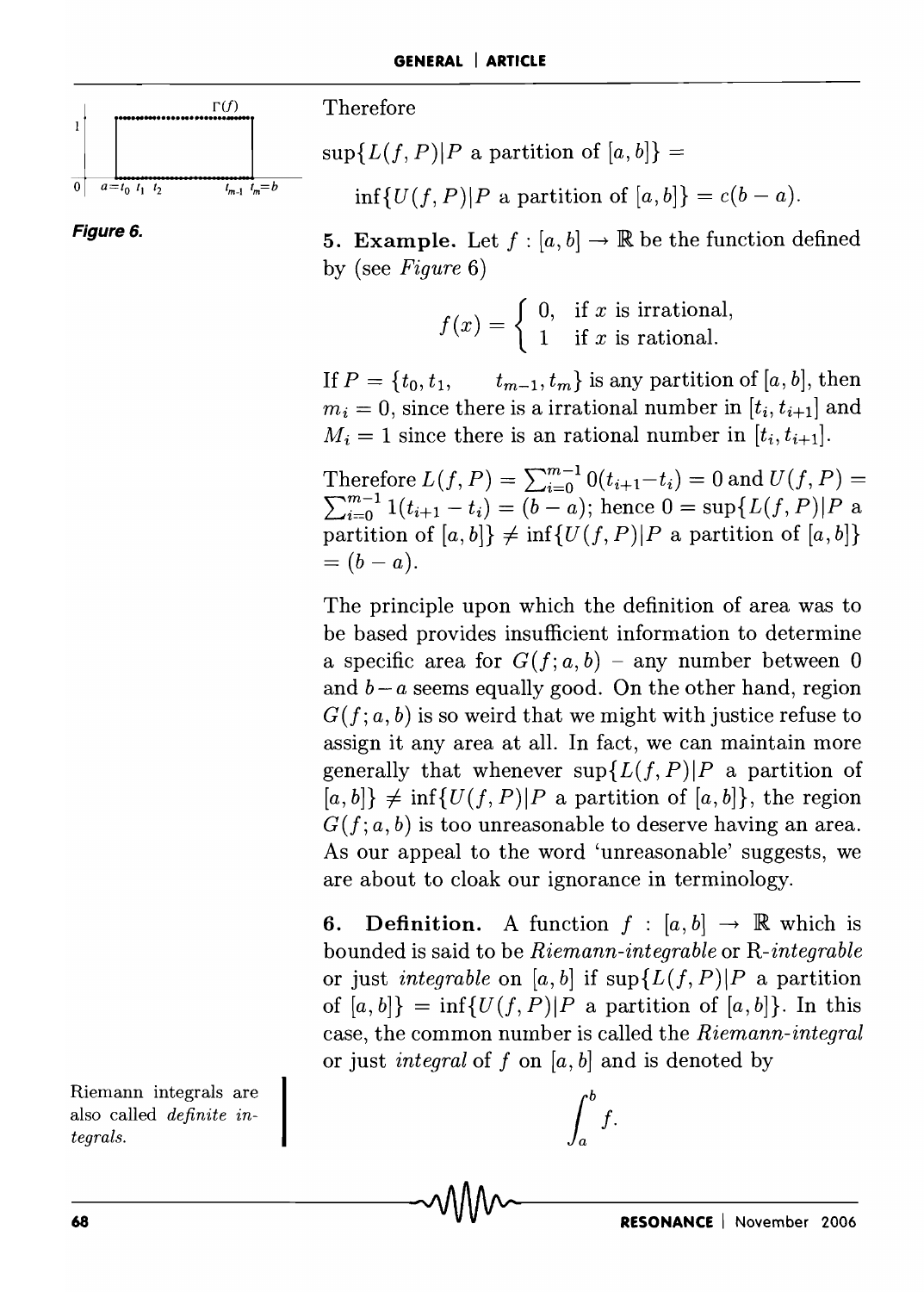(The symbol *J* is called an *integral sign* and was originally an elongated s, for 'sum'; the numbers  $a$  and  $b$  are called the *lower* and *upper limits of integration.)* 

In future, for brevity, we shall say that a function is *integrable* on a closed interval, rather than *Riemannintegrable* and speak of its *integral* instead of its *Riemann integral* It should be borne in mind however that there are other integration processes than that of Riemann, and for these processes our results mayor may not be true. For example, the most commonly used integral after that of Riemann is that of Lebesgue. A given realvalued function on  $[a, b]$  may or may not be Lebesgue integrable; if it is, then its Lebesgue integral is a certain real number. If a function is Riemann integrable then it is also Lebesgue integrable and the two integrals are the same (and hence the notation  $\int_a^b f(x)dx$ ). But many functions that are not Riemann integrable are Lebesgue integrable and therefore the Lebesgue integral can be of greater use. For example, the function of Example 5 is Lebesgue integrable, but not Riemann integrable ; as a matter of fact its Lebesgue integral is 0, in line with the fact that in some sense the points of the interval  $[a, b]$ that are rational are relatively few in comparison with those that are not.

The integral  $\int_a^b f$  is also called the *area* of  $G(f; a, b)$  when  $f(x) \geq 0$  for all  $x \in [a, b]$ .

Therefore, if  $f : [a, b] \to \mathbb{R}$  is integrable, then by definition,

$$
L(f, P) \le \int_a^b f \le U(f, P) \quad \text{for every partition } P \text{ of } [a, b].
$$

Moreover,  $\int_{a}^{b} f$  is the *unique* number with this property.

We do not know which functions are integrable nor do we know how to find the integral of f on  $[a, b]$  when  $f$  is integrable. We know that the constant function

For a partition  $P =$  $\{t_0, t_1, \ldots, t_{m-1}, t_m\}$ of  $[a, b]$ , the maximum  $max{\{\Delta t_i = (t_{i+1}-t_i) \mid \} }$  $i = 0, 1, \ldots, m - 1\}$ is called the *norm* or *mesh* of *P.* SO, to say that  $\Delta t_i$  tends to 0 is equivalent to saying that the mesh of *P* tends to O. Therefore we may say that *a Riemann integral* is *the limit of a Riemann sum as the mesh of the partition of [a, b] tends to* O.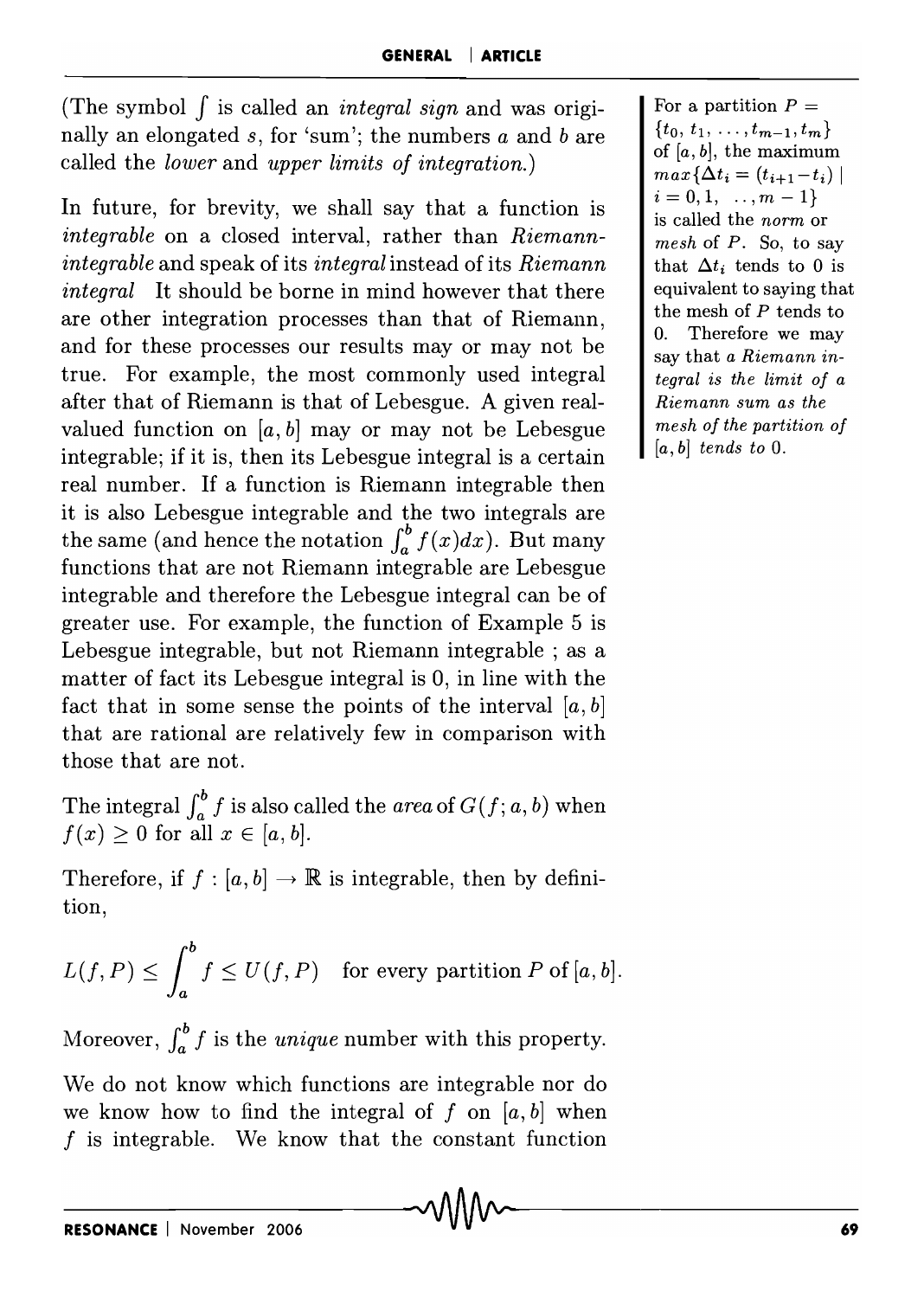

**Figure 7.** 

 $f(x) = c$  is integrable on  $[a, b]$  and  $\int_a^b f = c(b - a)$ (note that this integral assigns the expected area to a

> The following useful simple criterion for integrability is nothing more than a restatement of the definition of integrability. It concerns not the character of the function f but the nature of lower and upper sums. Nevertheless, it is a very convenient restatement because there is no mention of sup's and inf's which are often difficult to work with.

> 7. Theorem. Let  $f : [a, b] \to \mathbb{R}$  be a bounded function. *Then f is integrable on* [a, b] *if and only if for every*  $\varepsilon > 0$  there exists a partition P of [a, b] such that

$$
U(f, P) - L(f, P) < \varepsilon.
$$

The next example illustrates the point mentioned above and also serves as a good introduction to the type of reasoning which the complicated definition of the integral necessitates, even in very simple situations.

8. Example. Let  $f : [0, 2] \to \mathbb{R}$  be the function defined by (see *Figure 8)* 

$$
f(x) = \begin{cases} 0, & \text{if } x \neq 1, \\ 1 & \text{if } x = 1. \end{cases}
$$

Let  $P = \{t_0, t_1, \ldots, t_{m-1}, t_m\}$  be a partition of [a, b] with  $t_j < 1 < t_{j+1}$ . Then  $m_i = M_i = 0$  if  $i \neq j$ , but  $m_j = 0$ and  $M_j = 1$ . Therefore  $L(f, P) = \sum_{i=0}^{m-1} m_i(t_{i+1} - t_i) =$ 0 and  $U(f, P) = \sum_{i=0}^{m-1} M_i (t_{i+1} - t_i) = M_j (t_{j+1} - t_j) =$  $t_{i+1} - t_i$  and so  $U(f, P) - L(f, P) = t_{i+1} - t_i$ .

Therefore to show that *1* is integrable it is only necessary to choose a partition with  $t_i < 1 < t_{i+1}$  and  $t_{i+1} - t_i < \varepsilon$ . Moreover, it is clear that  $L(f, P) \leq 0 \leq U(f, P)$  for every partition  $P$  of  $[0, 2]$ . Since  $f$  is integrable, there is only one number between all lower and upper sums, is only one number between all lower and up<br>namely, the integral of  $f$ , therefore  $\int_0^2 f = 0$ .



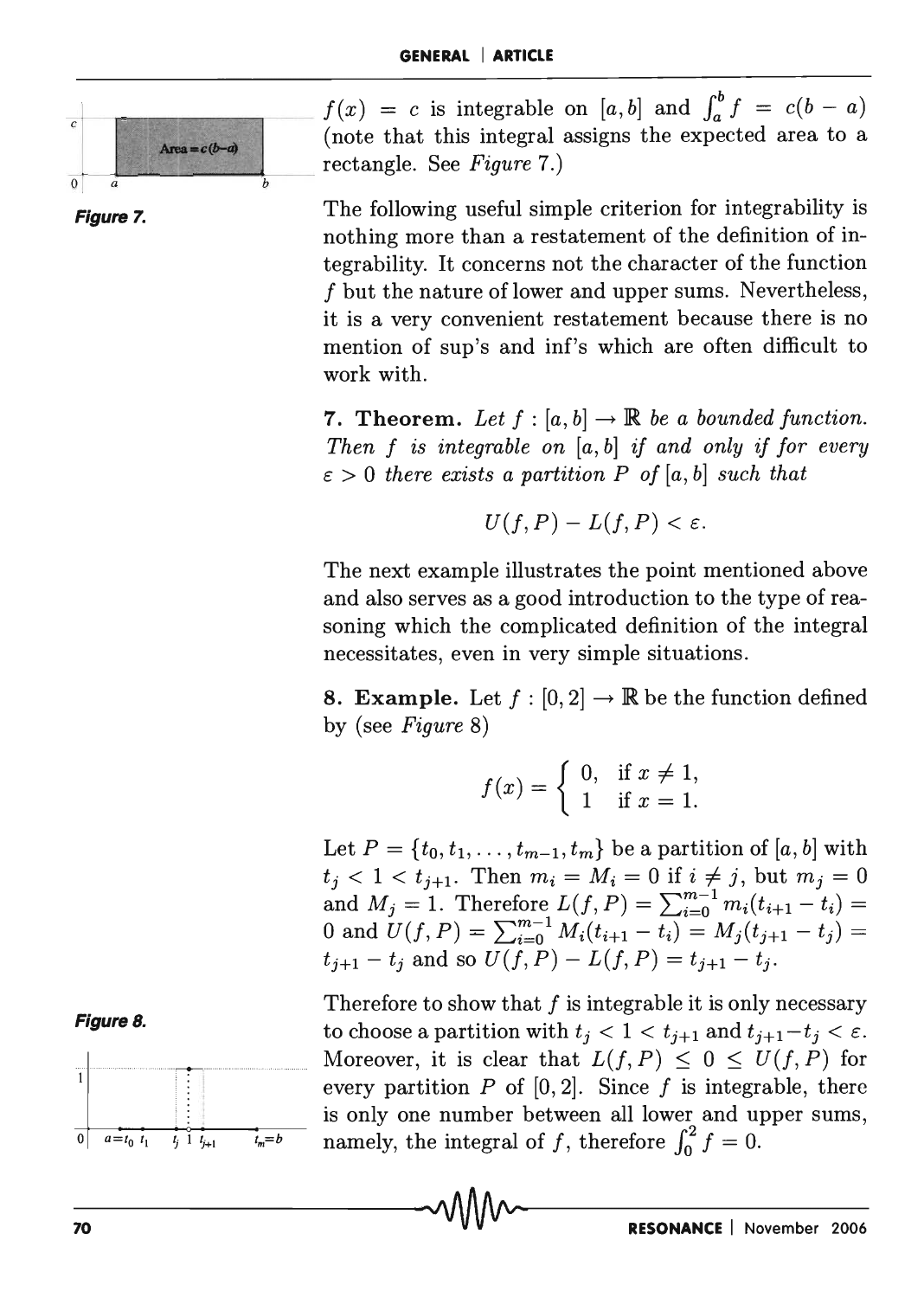Although the discontinuity of f at  $x = 1$  was responsible for the difficulties in the above example, worse problems arise even for very simple continuous functions. See Examples 9 and 10 below.

**9. Example.** Let  $f : [0, b] \to \mathbb{R}$  be the identity function, i.e.,  $f(x) = x$  for all  $x \in [0, b]$ . (See *Figure* 9.) If  $P = \{t_0, t_1, \ldots, t_{m-1}, t_m\}$  is any partition of [0, b], then  $m_i = t_i$  and  $M_i = t_{i+1}$  for all  $i = 0, 1, \ldots, m-1$ . (See **Figure 9.**) *Figure* 10.) Therefore



Neither of these formulas is particularly appealing, but both simplify considerably for partitions  $P_m = \{t_0, t_1, \ldots, t_m\}$  $t_{m-1}, t_m$  into m *equal* subintervals, i.e. the length  $t_{i+1}$   $t_i$  of each subinterval  $[t_{i+1}, t_i]$  is  $b/m$ . Therefore in this case  $t_0 = 0, t_1 = b/m, t_2 = 2b/m, \ldots, t_i = ib/m, \ldots, t_i$  $t_{m-1} = (m-1)b/m, t_m = b$  and so

$$
L(f, P_n) = \sum_{i=0}^{m-1} t_i (t_{i+1} - t_i) = \sum_{i=0}^{m-1} \frac{ib}{m} \cdot \frac{b}{m} = \left(\sum_{i=0}^{m-1} i\right) \frac{b^2}{m^2} = \frac{(m-1)m}{2} \cdot \frac{b^2}{m^2} = \frac{m-1}{m} \cdot \frac{b^2}{2}.
$$

Remember the formula  $1 + 2 + ... + k = \frac{k(k + 1)}{2}$ 

Similarly,

$$
U(f, P_n) = \sum_{i=0}^{m-1} t_{i+1}(t_{i+1} - t_i) = \left(\sum_{i=0}^{m-1} (i+1)\right) \frac{b^2}{m^2} = \frac{m(m+1)}{2} \cdot \frac{b^2}{m^2} = \frac{m+1}{m} \cdot \frac{b^2}{2}.
$$



M.

 $t_{i+1}$   $t_m = b$ 



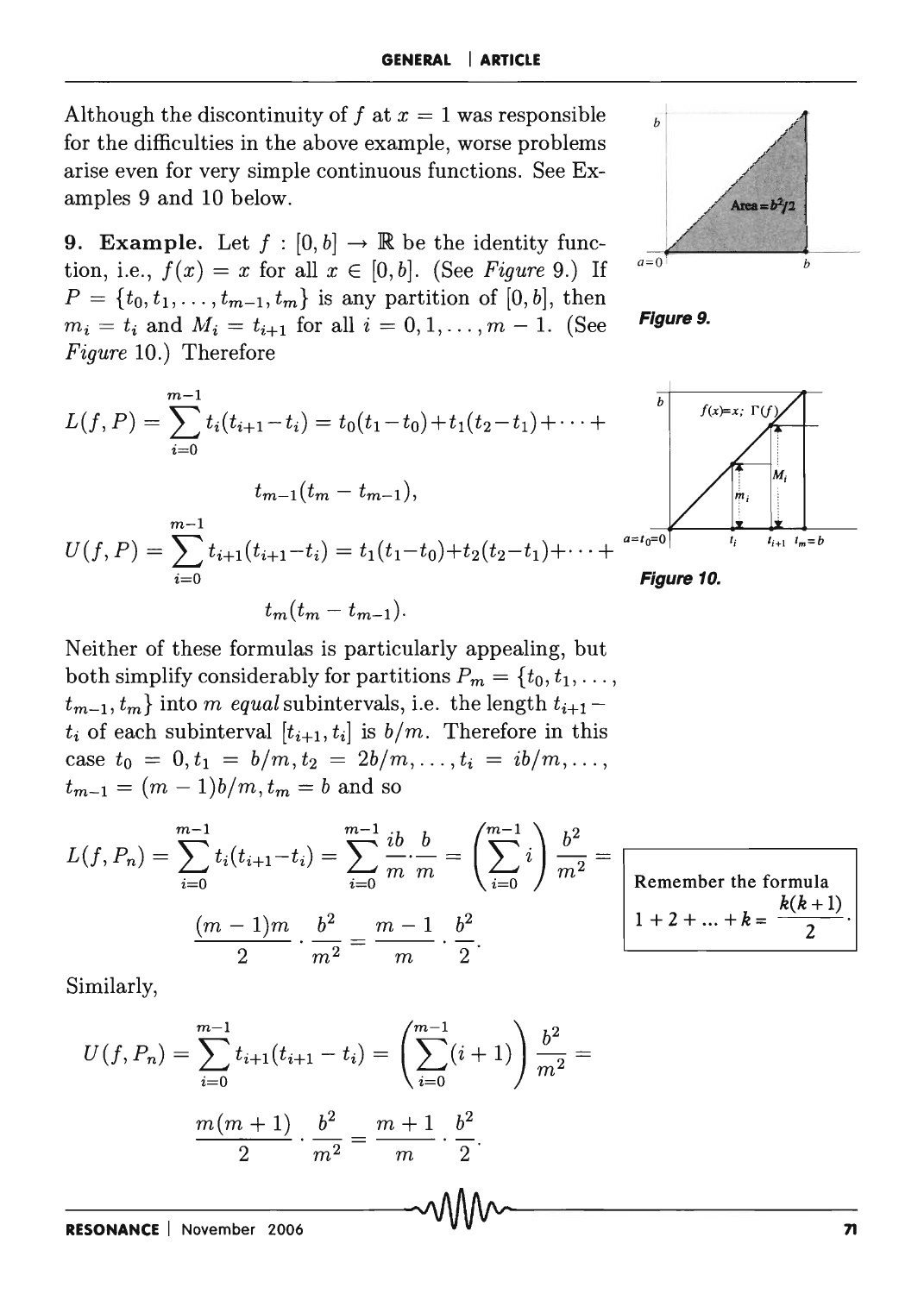



If m is very large, then both  $L(f, P_m)$  and  $U(f, P_m)$  are close to  $b^2/2$  and this makes it easy to show that f is integrable, for the equality

$$
U(f, P_m) - L(f, P_m) = \frac{2}{m} \frac{b^2}{2},
$$

and hence there are partitions  $P_m$  of [0, b] with  $U(f, P_m)$ - $L(f, P_m)$  as small as desired. Therefore the function f is integrable. Moreover,  $\int_0^b f$  may now be found with only little work: It is clear that

$$
L(f, P_m) \le \frac{b^2}{2} \le U(f, P_m) \quad \text{for all } m.
$$

This inequality shows only that  $b^2/2$  lies between certain special upper and lower sums, but we have seen that the difference  $U(f, P_m) - L(f, P_m)$  can be made as small as desired and so there is only one number with this property, namely the integral  $\int_0^b f$  and hence we conclude that

$$
\int_0^b f = \frac{b^2}{2}.
$$

Note that this equation assigns area  $b^2/2$  to the rightangled triangle with base and altitude b. Using more involved calculations or by using Theorem 12, it can be shown that

$$
\int_{a}^{b} f = \frac{b^2}{2} - \frac{a^2}{2}.
$$

**10. Example.** Let  $f : [0, b] \rightarrow \mathbb{R}$  be the function defined by  $f(x) = x^2$  for all  $x \in [0, b]$ . (See *Figure 11.)* If  $P = \{t_0, t_1, \t_{m-1}, t_m\}$  is any partition of  $[0, b],$ then  $m_i = f(t_i) = t_i^2$  and  $M_i = f(t_{i+1}) = (t_{i+1})^2$  for all  $i = 0, 1, \dots, m - 1$ . Choosing once again a partition  $P_m = \{t_0, t_1, \ldots, t_{m-1}, t_m\}$  into m equal subintervals, the lower and upper sums become

$$
L(f, P_n) = \sum_{i=0}^{m-1} (t_i)^2 (t_{i+1} - t_i) = \left(\sum_{i=0}^{m-1} i^2\right) \frac{b^2}{m^2}
$$

Recall the formula  $1^2 + 2^2 +$  $k(k+1)(k+2)$  $\cdots + k^2 = \frac{(-k)(k-1)}{6}$ .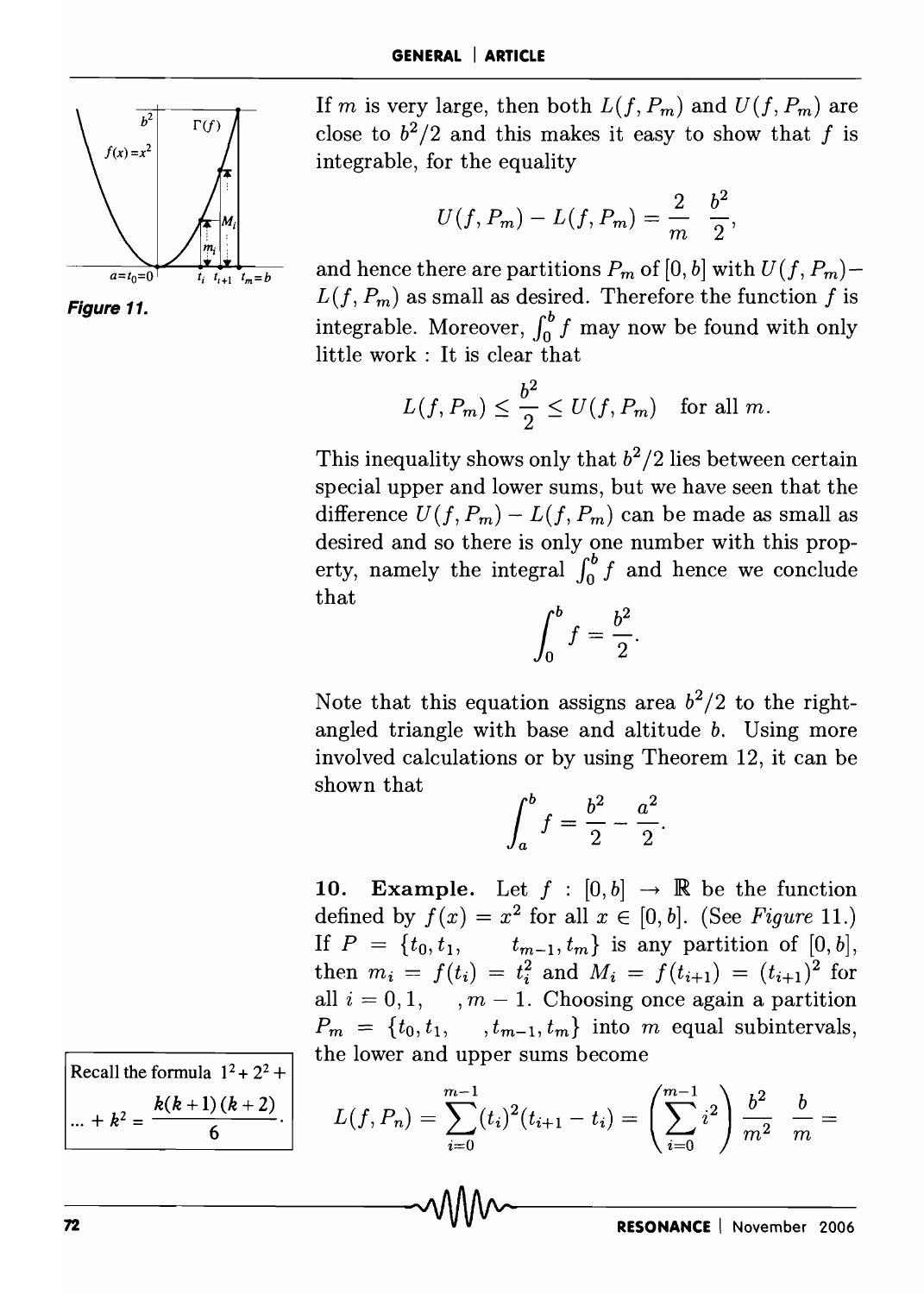$$
\frac{(m-1)m(2m-1)}{6} \frac{b^3}{m^3}.
$$

Similarly,

$$
U(f, P_n) = \sum_{i=0}^{m-1} (t_{i+1})^2 (t_{i+1} - t_i) = \left(\sum_{i=0}^{m-1} (i+1)^2\right) \frac{b^2}{m^2} \cdot \frac{b}{m}
$$

$$
= \frac{m(m+1)(2m+1)}{6} \frac{b^3}{m^3}.
$$





Now it is not too hard to show that  $L(f, P_m) \leq \frac{b^3}{2} \leq$  $U(f, P_m)$  for all m and that the difference  $U(f, P_m)$  - $L(f, P_m)$  can be made as small as desired by choosing m sufficiently large. The same sort of reasoning as before then shows that (see *Figure* 12)

$$
\int_0^b f = \frac{b^3}{3}.
$$

Note that this calculation already represents a nontrivial result - the area of the region bounded by a parabola is not usually derived in elementary geometry. Nevertheless, the result was known to Archimedes, who derived it in essentially the same way.

Using more involved calculations, it can be shown that (for example by using Theorem 12)

$$
\int_{a}^{b} f = \frac{b^3}{3} - \frac{a^3}{3}
$$

Some of our investigations are summarized as follows :

$$
\int_{a}^{b} f = c(b - a) \quad \text{if } f(x) = c \text{ for all } x \in [a, b],
$$

$$
\int_{a}^{b} f = \frac{b^{2}}{2} - \frac{a^{2}}{2} \quad \text{if } f(x) = x \text{ for all } x \in [a, b],
$$

$$
\int_{a}^{b} f = \frac{b^{3}}{3} - \frac{a^{3}}{3} \quad \text{if } f(x) = x^{2} \text{ for all } x \in [a, b].
$$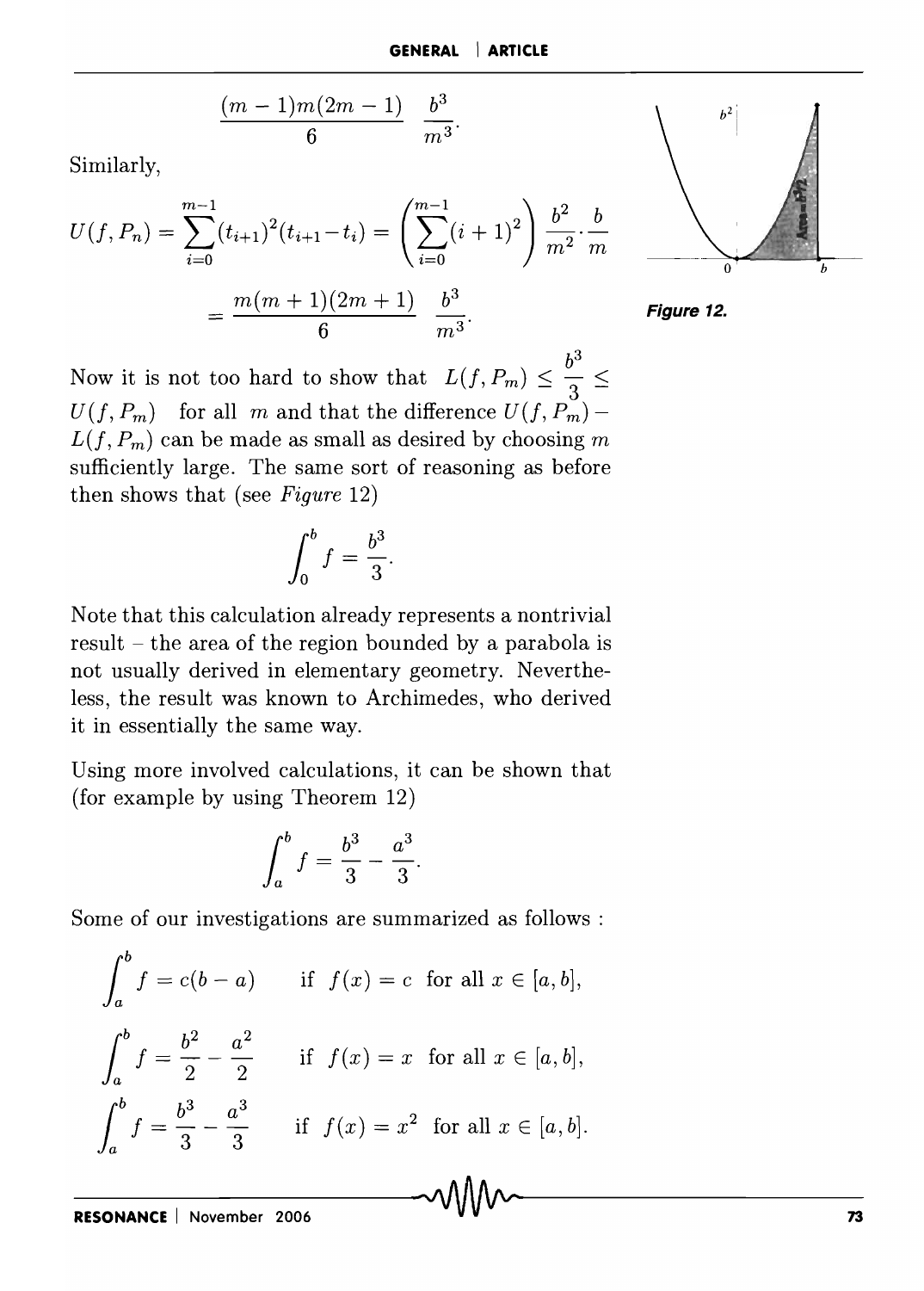This list already reveals that the notation  $\int_a^b f$  is not convenient. For this reason an alternative notation<sup>1</sup> analogous to the notation lim  $f(x)$  is very useful. Therefore we use

$$
\int_a^b f(x)dx \quad \text{instead of} \quad \int_a^b f.
$$

With this notation we have the formulas:  
\n
$$
\int_a^b c dx = c(b-a), \quad \int_a^b x dx = \frac{b^2}{2} - \frac{a^2}{2}, \quad \int_a^b x^2 dx = \frac{b^3}{3} - \frac{a^3}{3}
$$

Note that as in the notation  $\int_{a}^{b} f(x)dx$ , the symbol *x* can be replaced by any other letter (except f, *a,* or b, of course) ;

$$
\int_a^b f(x)dx = \int_a^b f(t)dt = \int_a^b f(y)dy = \int_a^b f(\alpha)d\alpha.
$$

The symbol *dx* has no meaning in isolation, any more than the symbol  $x \rightarrow a$  has any meaning, except in the context  $\lim_{x\to a} f(x)$ . In the equation

$$
\int_{a}^{b} x^{2} dx = \frac{b^{3}}{3} - \frac{a^{3}}{3},
$$

the entire symbol  $x^2 dx$  may be regarded as an abbreviation for:

the function *f* such that  $f(x) = x^2$  for all  $x \in [a, b]$ . The computations of  $\int_a^b x dx$  and  $\int_a^b x^2 dx$  may suggest that evaluating integrals is generally difficult or impossible. As a matter of fact, the integrals of most functions are impossible to determine exactly *(although they may be computed to any degree of accuracy desired by calculating lower and upper sums).* Nevertheless, the integral of many functions can be computed very easily.

<sup>1</sup> The notation 
$$
\int_a^b f(x) dx
$$

is actually very old and was for many years the only symbol for the integral. Leibniz used this symbol because he considered the integral to be the sum (denoted by  $\int$ ) of infinitely many rectangles with height  $f(x)$  and "infinitely small" (or "infinitesimal") width *dx.*  Later writers used  $x_0$ ,  $x_1$ ,...,  $x_m$  to denote the points of a partition and abbreviated  $x_{i+1} - x_i$  by  $\Delta x_i$ . The integral was defined as the limit as  $\Delta x_i$  approaches 0 of the

sums 
$$
\sum_{i=0}^{m-1} f(x_i) \Delta x_i
$$

(analogous to lower and upper sums). The fact that the limit is obtained by changing  $\Sigma$  to  $\int_{\Sigma} f(x)$  to  $f(x)$ and  $\Delta x$ , to  $dx$ , delights many people.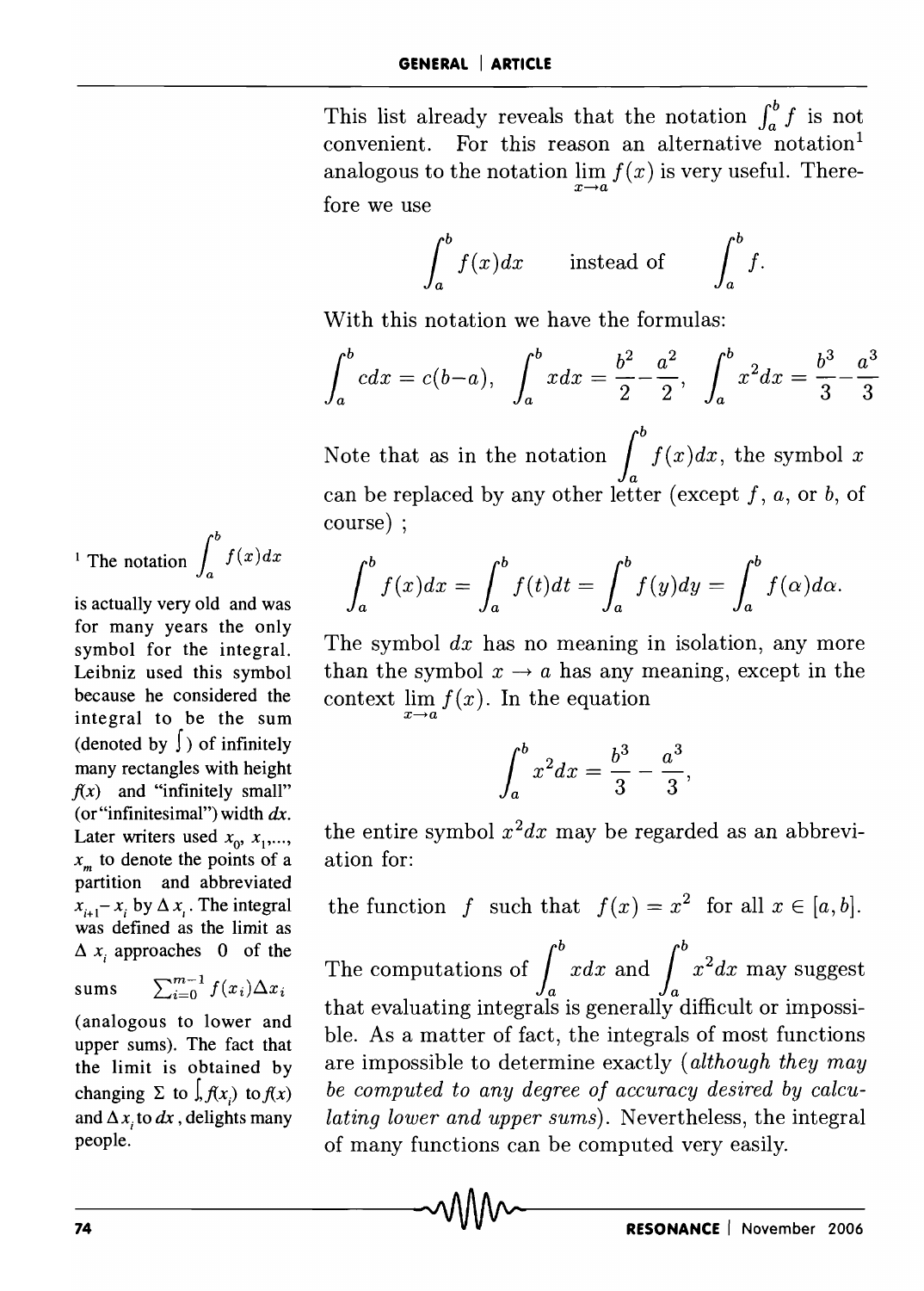Even though most integrals cannot be computed exactly, it is of interest and important at least to know when a function  $f$  is integrable, i.e., to give necessary and sufficient conditions for integrability that concerns the character of the function  $f$  directly and are not simply reflected in the properties of lower and upper sums based on it.

It is clear that in the foregoing definitions (see for example, Definition  $6$ ) it was essential that f be bounded, for otherwise the set of lower sums could have no supremum or the set of upper sums have no infimum. Boundedness, therefore, is a necessary condition for integrability. Example 5 shows however, that it is not sufficient.

In another vein, it may be shown that continuity of  $f$ , although not necessary (see Example 8) to the existence of a integral, is nevertheless sufficient. Therefore *every continuous function on [a, b] is integrable.* 

Effectively integrability places a limitation on the set of points at which the function may be discontinuous. To make this statement more precise, first we introduce the concept of a *zero set or a set of measure zero;* a subset  $A \subseteq \mathbb{R}$  is called a *zero set* if for every each  $\varepsilon > 0$ , there exists a sequence  $I_{\nu}$ ,  $\nu \in \mathbb{N}^*$  of open intervals which covers *A*, i.e.  $A = \bigcup_{\nu=1}^{\infty} I_{\nu}$  and is such that  $\sum_{\nu=1}^{\infty} \ell(I_{\nu})$  $\epsilon \in \epsilon$ , where  $\ell(I)$  denotes the length of the interval *I*. It immediately follows that any countable subset of real numbers is a zero set. However, we must not leap to the conclusion that every zero set is countable as the Cantor's perfect set<sup>2</sup> is an example of a non-countable zero set. Historically, it was the first set of this character to be constructed. With this one can prove that: *If a function*  $f : [a, b] \rightarrow \mathbb{R}$  *is integrable, then the set of discontinuities of* f *is a zero set.* 

It is quite clear that the possession of a zero set of discontinuities is not sufficient to integrablity since unbounded

<sup>2</sup>The *Cantor's peifect set* is the intersection  $\bigcap_{n=0}^{\infty} F_n$  of a collection of closed sets  $F<sub>n</sub>$ ,  $n = 0, 1, 2, \dots$  where for each *n*, the set  $F_n$  is the union of  $2^n$ closed intervals, each of length  $1/3^n$ .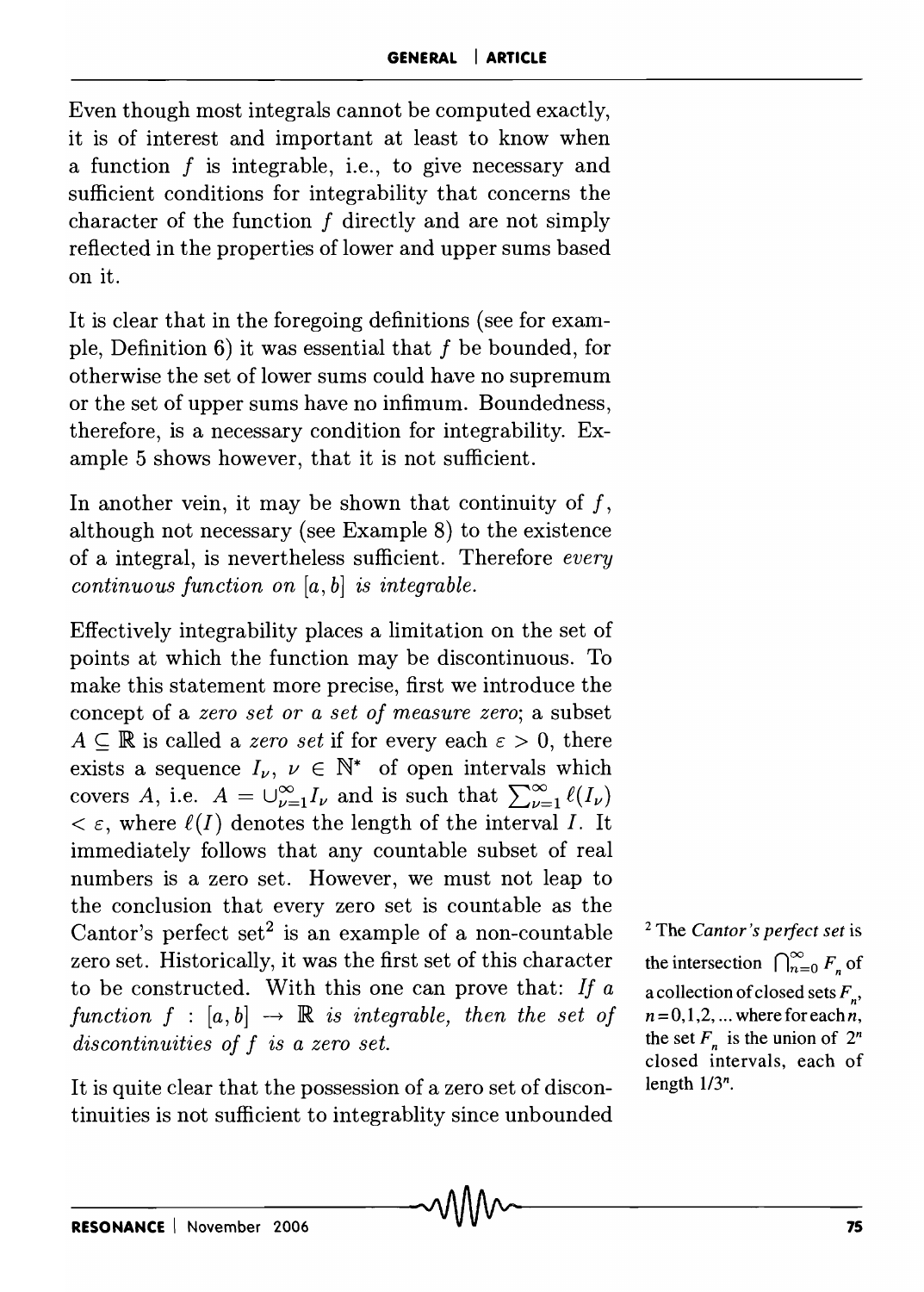sets exist with this property. However, boundedness and possession of a zero set of discontinuities are both necessary to the existence of an integral, but separately neither is sufficient. What is interesting is that together these two properties do suffice to assure integrability. With these concepts and results we now state a criterion for integrability: *A function*  $f : [a, b] \rightarrow \mathbb{R}$  *is integrable if and only if* f *is bounded and the set of discontinuities of* f *is a zero set.* 

Although the class of continuous functions provides many integrable functions, it will be more satisfying to have a somewhat larger supply of integrable functions. For this first note that the set  $\mathcal{R}([a, b])$  of integrable functions on  $[a, b]$  is a vector space over the field  $\mathbb R$  of real numbers, i.e. *the sum of two integrable functions and a scalar multiplication of an integrable function are again integrable.* Moreover,  $\mathcal{R}$  ([a, b]) is a subspace of the vector space  $C_{\mathbb{R}}([a, b])$  of the continuous real-valued functions on *[a, b].* Further, it is worthwhile to mention the *linearity property: the function*  $f \mapsto \int_a^b f$  *is a linear functional on the vector space*  $\mathcal{R}([a, b]).$ 

Proofs of the above theorems usually use Theorem 7; as some of our previous demonstrations illustrate, the details of the argument often conspire to obscure the point of the proof. It is a good idea to attempt proofs of your own, this will probably clarify the proofs and will certainly give good practice in the techniques used in some problems.

As a simple application of these theorems, recall that if f is 0 except at one point, where its value is 1 (see Example 8), then  $f$  is integrable. Multiplying this function by a constant  $c$ , it follows that the same is true if the value of  $f$  at the exceptional point is  $c$ . Adding such function to an integrable function, we see that the value of an integrable function may be changed arbitrarily at one point without destroying integrablity. By breaking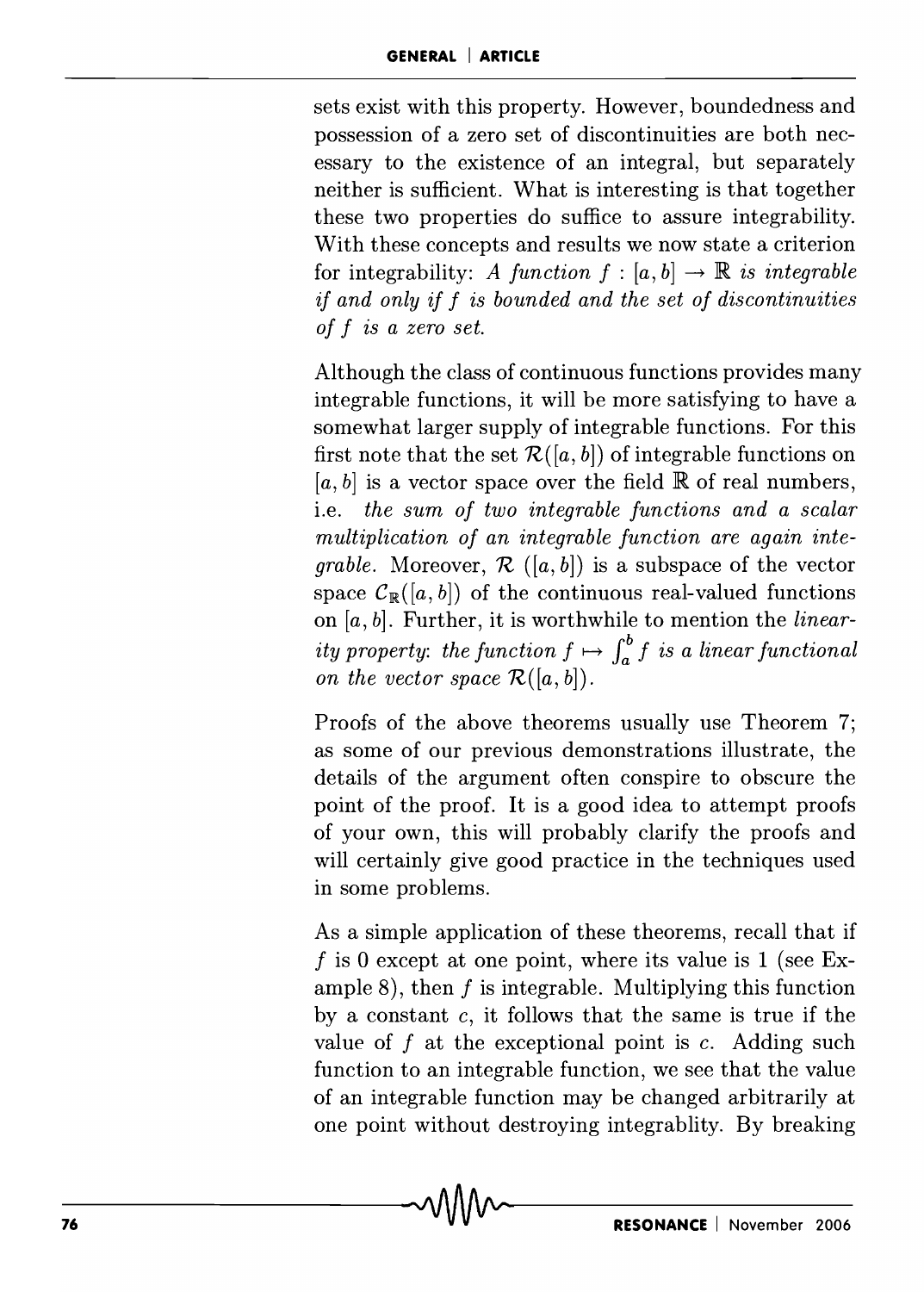up the interval into many subintervals, we see that the value can be changed at finitely many points.

So far we have acquired only one complicated definition, a few simple theorems with intricate proofs. This is not because integrals constitute a more difficult topic than derivatives. The most significant discovery of calculus is the fact that the integral and the derivative are intimately related - once we learn this connection, the integral will become as useful as derivative and as easy to use. The striking connection between derivatives and integrals is given by Theorem 11 - known as the *fundamental theorem of calculus* which we state here without proof.

A function  $F : [a, b] \rightarrow \mathbb{R}$  is called a *primitive* or an *antiderivative* of a function  $f : [a, b] \rightarrow \mathbb{R}$  if *F* is differentiable on [a, b] and if the derivative  $F'(x) = f(x)$  for all  $x \in [a, b]$ . It is clear, of course, that if a primitive of a function exists, then that primitive is continuous on  $[a, b]$  since it is differentiable on  $[a, b]$ . It is easily seen, too, that a primitive is not unique, for if  $F$  is a primitive of  $f$ , then so is any function that differs from  $F$ by a constant. Conversely, if  $F_1$  and  $F_2$  are primitives of f, then  $(F_1 - F_2)' = F_1' - F_2' = 0$ , whence  $F_1$  and *F2* differ by a constant. Since a differentiable function may have a discontinuous derivative, it follows that a discontinuous function may possess a primitive.

11. Example. For the function  $h : \mathbb{R} \to \mathbb{R}$  defined by

$$
h(x) = \begin{cases} x^{4/3} \sin(1/x), & \text{if } x \neq 0, \\ 0 & \text{if } x = 0. \end{cases}
$$

it is easy to show that

$$
h'(x) = \begin{cases} \frac{4}{3}x^{1/3}\sin(1/x) - x^{-2/3}\cos(1/x), & \text{if } x \neq 0, \\ 0 & \text{if } x = 0. \end{cases}
$$

Further, since  $h'(1/2n\pi) = -(2n\pi)^{2/3}$  for any integer *n*, it follows that *h'* is unbounded and hence is not inte-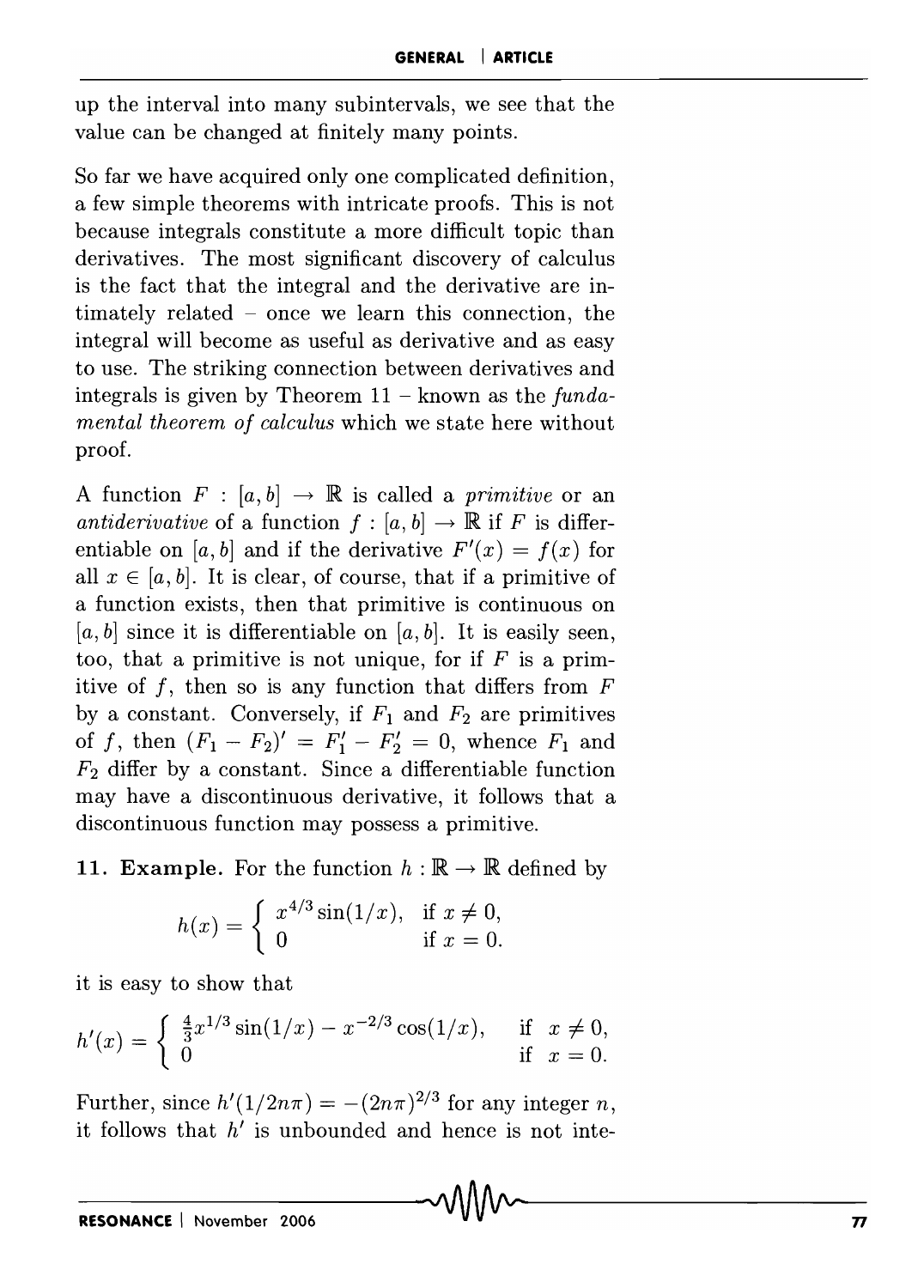For a continuous function  $f : [a, b] \rightarrow \mathbb{R}$ , the function  $x \rightarrow \int_a^x f$  is an antiderivative of f on  $[a, b]$ . In symbols, for all  $x \in [a, b]$ , we have  $\frac{d}{dx}\left(\int_{a}^{x}f(t)dt\right) = f(x).$ 

The Fundamental Theorem of Calculus (Theorem 12) establishes a link between derivatives and integrals. This link is used so heavily that it gives the convenient but conceptually wrong impression that integration is just reverse of differentiation. Also, the problem of finding an antiderivative of a given function becomes very important. Therefore, the antiderivatives began to be (and to some extent still are) popularly called *indefinite integrals* and written using the integral sign without lower and upper limits. For example,  $\int x^2 dx$  $= x^3/3.$ 

grable on any interval containing O. However, a primitive, that is, *h* exists.

Suppose now that the function  $f : [a, b] \rightarrow \mathbb{R}$  is integrable on  $[a, b]$ . We can define a new function  $F$ :  $[a, b] \rightarrow \mathbb{R}$  by

$$
F(x) = \int_a^x f = \int_a^x f(t)dt.
$$

We have seen that f may be integrable even if it is not continuous. The behavior of  $F$  is therefore a very pleasant surprise.

**12. Theorem.** (The Fundamental Theorem of Calculus.) Let  $f : [a, b] \rightarrow \mathbb{R}$  be an integrable function on  $[a, b]$ *and that*  $F : [a, b] \rightarrow \mathbb{R}$  *be defined by* 

$$
F(x) = \int_a^x f.
$$

*Then F is continuous on [a, b]* . *Moreover, if f is continuous on [a, b], then F is differentiable on [a, b] and*   $F'(x) = f(x)$  *for all*  $x \in [a, b]$ , i.e. *F is a primitive of* f on [a, b]. (If  $c = a$  or b, then  $F'(c)$  is understood to mean the right- or left-hand derivative of *F.)* 

The following simple Corollary to Theorem 12 frequently reduces computations of integrals to a triviality.

**13. Corollary** Let  $f : [a, b] \rightarrow \mathbb{R}$  be a continuous function on  $[a, b]$  and that  $f = g'$  for some function  $q : [a, b] \rightarrow \mathbb{R}$ . *Then* 

$$
\int_a^b f = g(b) - g(a).
$$

**Proof.** Let  $F(x) := \int_a^x f$ . Then  $F' = f = g'$  on  $[a, b]$ and hence  $F = g + c$  for some constant number c. The number c can be evaluated easily:  $0 = F(a) = q(a) + c$ , i.e.,  $c = -g(a)$ ; and hence  $F(x) = g(x) - g(a)$ . In particular, putting  $x = b$ , we get  $\int_a^b f = F(b) = g(b) - g(a)$ .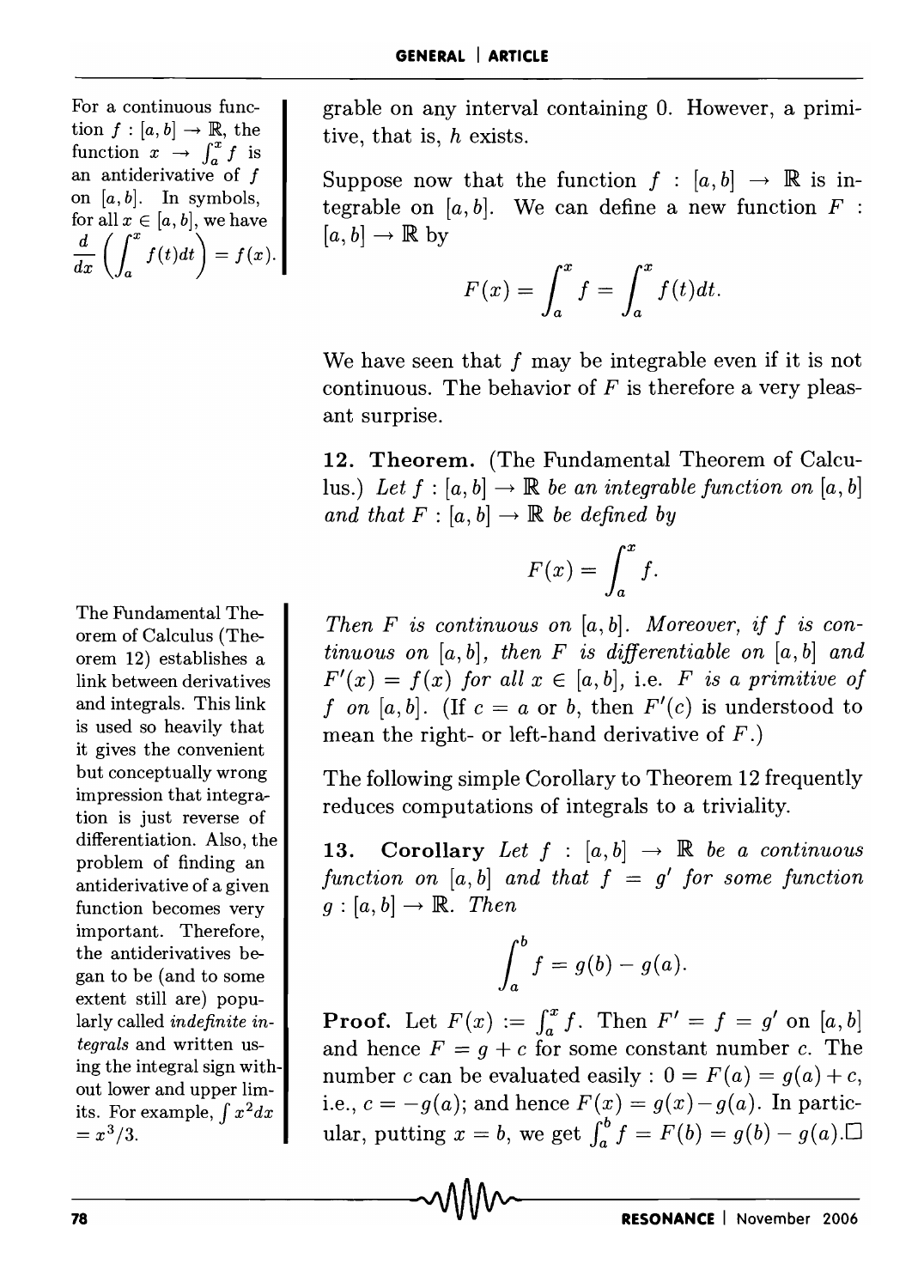At first sight, the Corollary 13 seem useless : after all, what good is it to know that  $\int_a^b f = g(b) - g(a)$  if g is, for example,  $g(x) = \int_a^x f$ ? The point, of course, is that one might happen to know a quite different function  $q$ with this property. For example:

**14. Example.** If  $g(x) = x^3/3$  and  $f(x) = x^2$ , then  $q'(x) = f(x)$ . Therefore we obtain (by Corollary 13), without ever computing lower and upper sums

$$
\int_{a}^{b} x^2 dx = b^3/3 - a^3/3.
$$

Other powers are treated similarly ; if *n* is a natural number and  $g(x) = x^n/(n+1)$ , then  $g'(x) = x^n$  and so

$$
\int_a^b x^n dx = b^{n+1}/(n+1) - a^{n+1}/(n+1).
$$

For any natural number *n*, the function  $f(x) = x^{-n}$  is not bounded on any interval containing 0, but if a and *b* are both positive or both negative, then

$$
\int_a^b x^{-n} dx = b^{-n+1}/(-n+1) - a^{-n+1}/(-n+1).
$$

Naturally this formula is only true for  $n \neq -1$ . We *do not know a simple expression for the integral*  $\int_{a}^{b} \frac{1}{x} dx$ . The problem of computing this integral provides a good opportunity to warn against a serious error.

The following example shows that the integral does not always represent the area bounded by the graph of the function, the horizonal axis and the vertical lines passing through the points  $(a,0)$  and  $(b,0)$ .

**15. Example.** Let  $a < 0 < b$  be real numbers. Then the integral  $\int_a^b x^3 dx$  does not represent the area of the region shown in *Figure* 13 which is given instead by





Corollary 13 is called the *first form* of the Fundamental Theorem of Calculus. A definite integral is very rarely evaluated by actually computing all its Riemann sums. The most common method of evaluating definite integrals is based on Corollary 13.